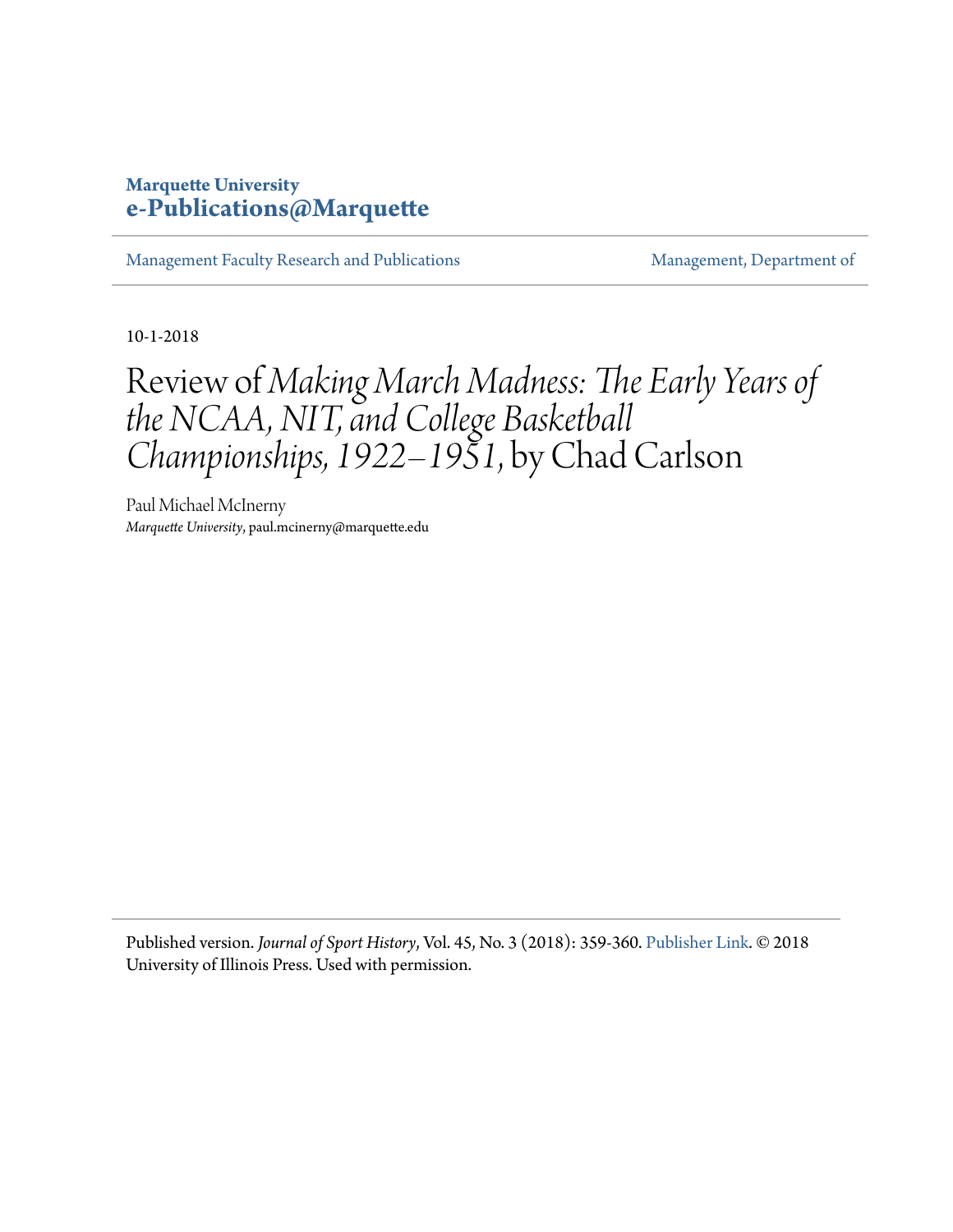Carlson, Chad. *Making March Madness: The Early Years of the NCAA, NIT, and College Basketball Championships, 1922–1951*. Fayetteville: The University of Arkansas Press, 2017. Pg. xvi + 429. Appendices, notes, bibliography, and index. \$44.95, hb.

The early beginnings of the National Collegiate Athletic Association (NCAA) postseason basketball craze suffered through precarious financial instability, lack of notoriety, and competition for teams, not assuring the successful behemoth it is today. The NCAA tournament was the third collegiate postseason entry into a competitive marketplace at the time. Chad Carlson offers a well-written and entertaining addition to the tomes on the rise of college basketball to become today's "March Madness." He chronicles from the beginnings of the game to the 1951 point-shaving scandals that rocked the nation's embrace of college basketball.

Carlson is an accomplished sports historian, associate professor of kinesiology, and assistant basketball coach at Hope College. His three-pronged professional background helps shape the book. The bibliography is well over thirty pages—he utilizes primary-resource material to detail critical strategic decisions guiding postseason development and place it within societal context. Secondary material—mostly newspaper accounts—captures the excitement of the games played along with how basketball developed into today's version.

The tournaments' administrative advancements are depicted alongside the game's refinement. The business side of postseason play develops along with the emergence of dominant personalities—coaches, players, and tournament administrators—as well as basketball epicenters throughout the country. In addition, the seeds of today's tournament are shown being planted: the importance of media coverage, location, rivalries, team selection controversy and conference biases, attention-grabbing personalities of both coaches and players, and, of course, the attractiveness of upsets.

Among Carlson's contribution to the list of works on NCAA basketball is his placing the development of postseason competition within context—appropriately so since the book is a title in the publisher's Sport, Culture and Society series. Tension between small colleges and larger universities favored by the media play throughout his work. The author's